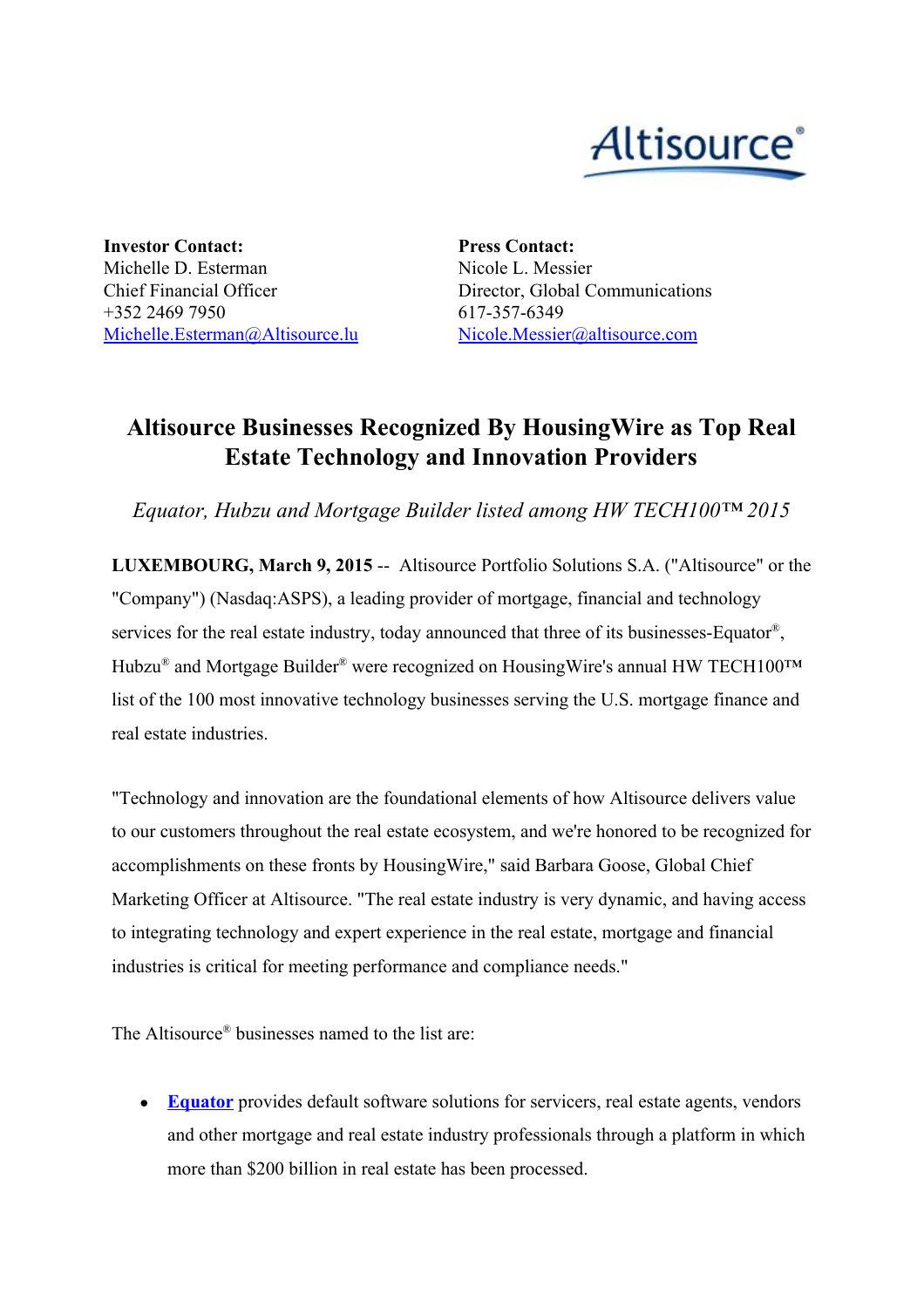- **[Hubzu](http://cts.businesswire.com/ct/CT?id=smartlink&url=http%3A%2F%2Fwww.hubzu.com&esheet=51054412&newsitemid=20150309005162&lan=en-US&anchor=Hubzu&index=2&md5=a22fa942f4af64d0df3e3eea3eef9b69)** provides an online auction marketplace for residential real estate with more than 100,000 homes sold since inception - and allows consumers to research, bid, place offers, track and manage property information.
- [Mortgage](http://cts.businesswire.com/ct/CT?id=smartlink&url=http%3A%2F%2Fwww.mortgagebuilder.com%2F&esheet=51054412&newsitemid=20150309005162&lan=en-US&anchor=Mortgage+Builder&index=3&md5=aba2ef6f5886934bd57f2400de13928d) Builder, with a flagship product the Architect<sup>®</sup> loan origination system provides a wide array of end-to-end residential lending software and integration solutions for mobile origination, electronic document management and loan servicing, lead management and CRM for mortgage bankers, banking institutions and credit unions.

"This year, we were struck by the level of innovation we saw, with 40 new additions to the HW TECH100," saidJacob Gaffney, Executive Editor at HousingWire. "That speaks to how much change is taking place in the mortgage industry overall right now; we're seeing a lot of market disruption, and technology providers are clearly taking advantage of that opportunity."

The annual awards program is the only program of its kind to include technology serving both the U.S. residential real estate and U.S. residential mortgage industries. More than 250 companies were evaluated by HousingWire editors for the awards in technology innovation with criteria that included uniqueness of solution, growth, market influence, market potential, and elegance of implementation. More information about the 2015 HW TECH100 is available at: [http://tech100.housingwire.com.](http://cts.businesswire.com/ct/CT?id=smartlink&url=http%3A%2F%2Ftech100.housingwire.com&esheet=51054412&newsitemid=20150309005162&lan=en-US&anchor=http%3A%2F%2Ftech100.housingwire.com&index=4&md5=7af5772ac96f3da281c378c055fd80d2)

## **About Altisource**®

Altisource Portfolio Solutions S.A. is a premier marketplace and transaction solutions provider for the real estate, mortgage and consumer debt industries offering both distribution and content. Altisource leverages proprietary business process, vendor and electronic payment management software and behavioral science based analytics to improve outcomes for marketplace participants. Altisource has been named to Fortune's fastest [growing](http://cts.businesswire.com/ct/CT?id=smartlink&url=http%3A%2F%2Ffortune.com%2F100-fastest-growing-companies%2Faltisource-portfolio-solutions-26%2F&esheet=51054412&newsitemid=20150309005162&lan=en-US&anchor=fastest+growing+global+companies&index=5&md5=f5cd2dca36602013a86a81ba46154bc9) global [companies](http://cts.businesswire.com/ct/CT?id=smartlink&url=http%3A%2F%2Ffortune.com%2F100-fastest-growing-companies%2Faltisource-portfolio-solutions-26%2F&esheet=51054412&newsitemid=20150309005162&lan=en-US&anchor=fastest+growing+global+companies&index=5&md5=f5cd2dca36602013a86a81ba46154bc9) two years in a row. Additional information is available at [www.Altisource.com.](http://cts.businesswire.com/ct/CT?id=smartlink&url=http%3A%2F%2Fwww.Altisource.com&esheet=51054412&newsitemid=20150309005162&lan=en-US&anchor=www.Altisource.com&index=6&md5=667f5fd3d5dc502a8c4aebf03a1365e2)

## **About HousingWire**